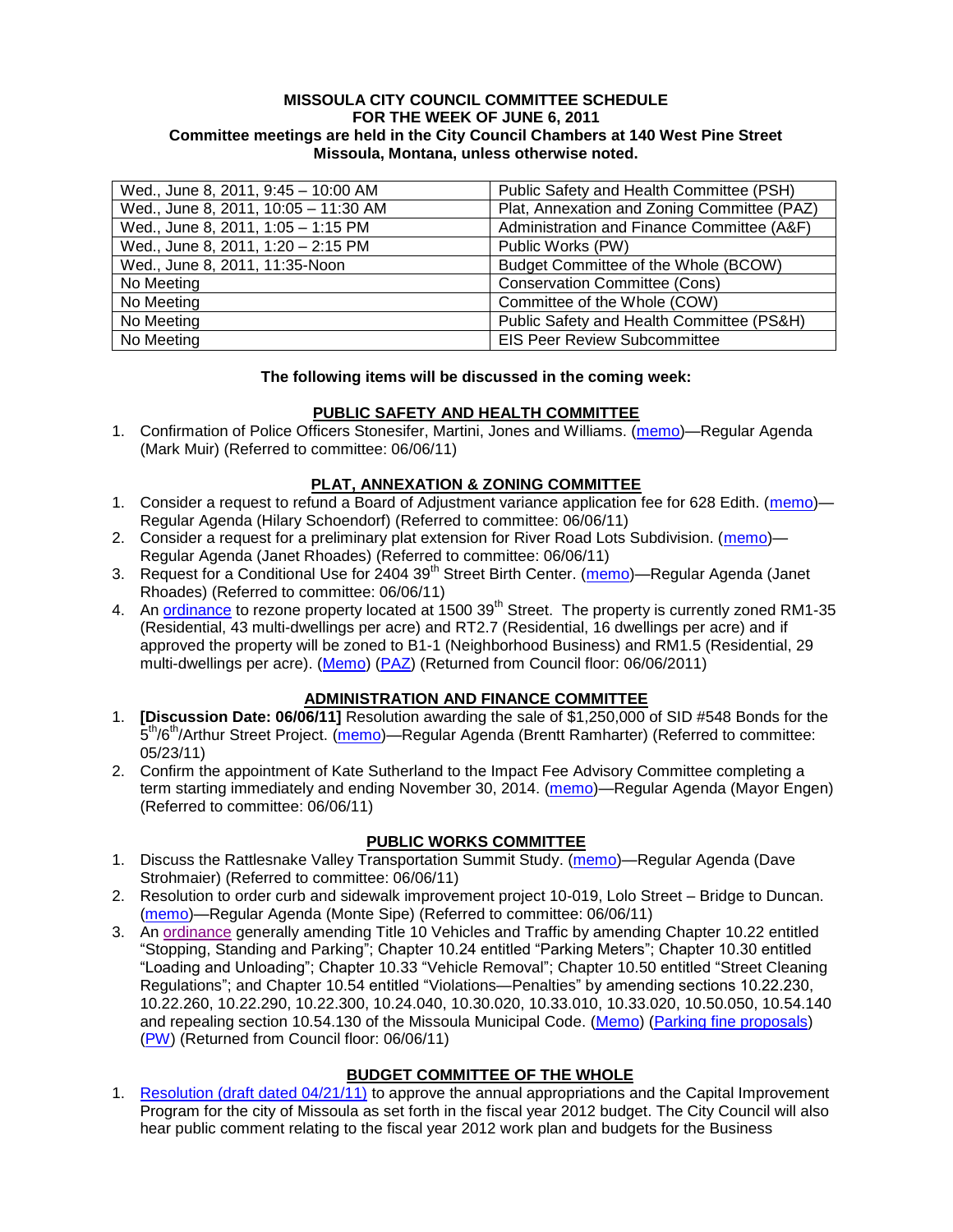Improvement District, Tourism business Improvement District, Road District 1 and the Park District 1. [\(Proposed Resolution Amendments 05/20/11\)](http://www.ci.missoula.mt.us/DocumentView.aspx?DID=6468) [\(Proposed Resolution Amendments 05/23\)](http://www.ci.missoula.mt.us/DocumentView.aspx?DID=6497) [\(Memo\)](http://www.ci.missoula.mt.us/DocumentView.aspx?DID=6255) [\(BCOW\)](http://www.ci.missoula.mt.us/Archive.aspx?ADID=3908)

[\(Resolution FY 12 Budget Final 06/02/11\)](http://www.ci.missoula.mt.us/DocumentView.aspx?DID=6530) [\(Final Budget Memo 06/06/2011\)](http://www.ci.missoula.mt.us/DocumentView.aspx?DID=6549) (Returned from Council floor: 06/06/2011)

### 

#### **The following items have been referred to City Council committees, but the committees will not discuss them in the coming week:**

#### **PUBLIC SAFETY AND HEALTH COMMITTEE**

- 1. Police Department Update Ongoing in Committee. (Mark Muir)
- 2. Fire Department Update Ongoing in Committee (Mike Painter)
- 3. Health Department Update Ongoing in Committee. (Ellen Leahy)
- 4. An [ordinance](ftp://ftp.ci.missoula.mt.us/Packets/Council/2008/2008-12-15/2008CatOrdinanceAmendment%5B1%5D.pdf) amending Missoula Municipal Code Chapter 6.09 entitled "Missoula Cat Ordinance" section 6.09.010 through 6.09.090 to amend definitions, to limit the number of cats over the age of four months that a person, family, or household can harbor, keep, or maintain to five and to enact other general amendments. [\(PS&H\)](ftp://ftp.ci.missoula.mt.us/Packets/Council/2008/2008-12-15/081210psh.pdf) (Returned from Council floor: 01/12/09)
- 5. An [ordinance](ftp://ftp.ci.missoula.mt.us/Packets/Council/2008/2008-12-15/DogOrdinance--PSHrevisions.pdf) amending Missoula Municipal Code Title 6 entitled "Animals" generally amending Chapter 6.04 entitled "Animals Running at Large" and Chapter 6.08 entitled "Dogs and Pet Shops," increasing the fee when an animal is impounded and establishing a fee for a boarding kennel license. [\(PS&H\)](ftp://ftp.ci.missoula.mt.us/Packets/Council/2008/2008-12-15/081210psh.pdf) (Returned from Council floor: 01/12/09)

### **CONSERVATION COMMITTEE**

- 1. Update from Greenhouse Gas Energy Conservation Team. [\(memo\)](http://www.ci.missoula.mt.us/DocumentView.aspx?DID=5945)—Regular Agenda (Ben Schmidt and Marilyn Marler) (Referred to committee: 04/11/11)
- 2. Discuss the city's strategy to complete a boundary survey of Greenough Park. [\(memo\)](http://www.ci.missoula.mt.us/DocumentView.aspx?DID=5875)—Regular Agenda (Dave Strohmaier) (Referred to committee: 04/04/11)
- 3. Information on Trail Projects [\(memo\)](http://www.ci.missoula.mt.us/DocumentView.aspx?DID=4477).—Regular Agenda (Marilyn Marler) (Referred to committee: 08/23/2010)
- 4. Update on the University's efforts to install or utilize biomass fuel to generate energy on campus. [\(memo\)](http://www.ci.missoula.mt.us/DocumentView.aspx?DID=6268)—Regular Agenda (Dick Haines) (Referred to committee: 04/25/11)

## **PLAT, ANNEXATION & ZONING COMMITTEE**

- 1. Annexation. (see separate list at City Clerk's Office for pending annexations) (Ongoing in Committee)
- 2. Request to rezone the property legally described as Lot 3 of Scott Street Lots Subdivision, located in Section 16, T13N, R19W, P.M.M. form D (Industrial) to I-1 (Light Industrial), based on the finding of fact and conclusions of law. (PAZ [05/21/08\)](ftp://ftp.ci.missoula.mt.us/Packets/Council/2008/2008-06-02/080521paz.pdf) (Returned from Council floor: 6/2/08)
- 3. Ongoing discussion of City planning issues with members of the Planning Board.—Regular Agenda (Bob Jaffe) (Referred to committee: 3/20/06)
- 4. Resolution repealing resolution No. 7404 and declaring the annexation of Lots 53 and 54 Dinsmore's Orchard Homes No. 5 null and void. [\(memo\)](http://www.ci.missoula.mt.us/DocumentView.aspx?DID=5349)—Regular Agenda (Jessica Miller) (Referred to committee: 01/10/11)
- 5. Resolution to annex and incorporate within the boundaries a certain parcel of land described as Linda Vista 12<sup>th</sup> Supplement, and zone the property Miller Creek View addition planned unit development with the underlying zoning of R-215 residential in the city all located in Section 13, Township 12 North, Range 20 West, P.M.M. [\(memo\)](http://www.ci.missoula.mt.us/DocumentView.aspx?DID=5992)—Regular Agenda (Jessica Miller) (Referred to committee: 04/11/11)
- 6. A resolution to adopt the 2011 Missoula Active Transportation Plan as an amendment to the Missoula County Growth Policy and set a joint public hearing with the Missoula County Board of County Commissioners to review the Plan. [\(memo\)](http://www.ci.missoula.mt.us/DocumentView.aspx?DID=6367)—Regular Agenda (Ann Cundy) (Referred to committee: 05/09/11)
- 7. Ordinance amending the text of the Southside Riverfront Neighborhood Character Overlay as described in Section 20.25.060 of the Title 20 Missoula City Zoning Ordinance. [\(memo\)](http://www.ci.missoula.mt.us/DocumentView.aspx?DID=6422) – Regular Agenda (John Newman)
- 8. Ordinance to rezone certain properties to be included in the Southside Riverfront Neighborhood Character Overlay as described in Section 20.25.060 of the Title 20 Missoula City Zoning Ordinance. [\(memo\)](http://www.ci.missoula.mt.us/DocumentView.aspx?DID=6422) – Regular Agenda (John Newman)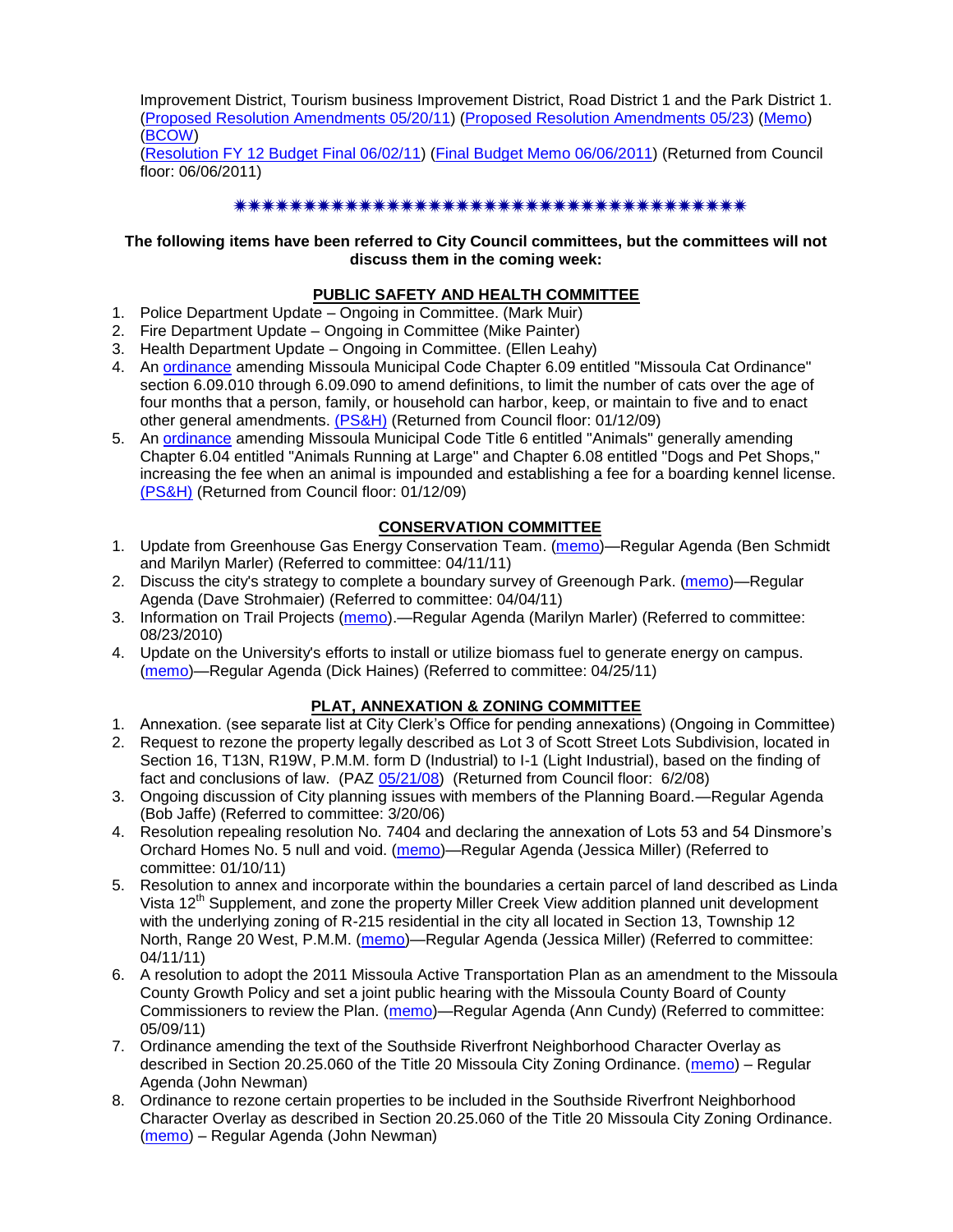9. Consider a request to adopt an [ordinance](http://www.ci.missoula.mt.us/DocumentView.aspx?DID=6463) to rezone property located at 1500 39<sup>th</sup> Street from RM1-35 (Residential, 43 multi-dwellings per acre) & RT2.7 (Residential, 16 dwellings per acre) to B1-1 (Neighborhood Business) and RM1.5 (Residential, 29 multi-dwellings per acre). [\(memo\)](http://www.ci.missoula.mt.us/DocumentView.aspx?DID=6469) —Regular Agenda (Janet Rhoades) (Referred to committee: 05/23/11)

### **ADMINISTRATION AND FINANCE COMMITTEE**

- 1. Approve claims. (Ongoing) (Consent Agenda)
- 2. Approve journal vouchers. (Ongoing) (Consent Agenda)
- 3. Approve budget transfers. (Ongoing) (Consent Agenda)
- 4. An ordinance amending the municipal code as it relates to bike licensing. [\(A&F\)](ftp://ftp.ci.missoula.mt.us/Packets/Council/2008/2008-12-15/081210af.pdf) (Returned from council floor: 12/15/08)
- 5. Implications of establishing maintenance districts. [\(memo\)](ftp://ftp.ci.missoula.mt.us/Packets/Council/2009/2009-05-11/Referrals/MaintenanceDistricts.pdf) Regular Agenda (Bob Jaffe) (Referred to committee: 05/11/09)
- 6. Clarify position of council member who also serves on the board of a non-profit agency that has dealings with the city. [\(memo\)](http://www.ci.missoula.mt.us/DocumentView.aspx?DID=1840) – Regular Agenda (Ed Childers) (Referred to committee: 07/20/2009)
- 7. Review the FY 2011-15 capital improvement projects (CIP). [\(memo\)](http://www.ci.missoula.mt.us/DocumentView.aspx?DID=3522) Regular Agenda (Brentt Ramharter) (Referred to committee: 04/19/2010)
- 8. Amend Council rules to change the Council's regular meeting schedule to two meetings per month [\(memo\)](http://www.ci.missoula.mt.us/DocumentView.aspx?DID=4027).—Regular Agenda (Marty Rehbein) (Referred to committee: 06/07/10)
- 9. Discuss the disposition of surplus city property. [\(memo\)](http://www.ci.missoula.mt.us/DocumentView.aspx?DID=4862)—Regular Agenda (John Newman) (Referred to committee: 10/25/10)
- 10. Amend the FY 2010 budget to appropriate expenditures that were not identified in the original budget. [\(memo\)](http://www.ci.missoula.mt.us/DocumentView.aspx?DID=4883)—Regular Agenda (Brentt Ramharter) (Referred to committee: 11/01/2010)
- 11. Discuss outstanding third-party contracts. [\(memo\)](http://www.ci.missoula.mt.us/DocumentView.aspx?DID=4956)—Regular Agenda (Lyn Hellegaard) (Referred to committee: 11/08/10)
- 12. Review the city's current policy for charging the public for various city-produced documents [\(memo\)](http://www.ci.missoula.mt.us/DocumentView.aspx?DID=5143) Regular Agenda (Dave Strohmaier) (Referred to committee: 12/06/10)
- 13. Confirm the reappointment of Mark Muir to the Impact Fee Advisory Committee completing a term commencing December 1, 2010 and ending November 30, 2014. (Returned from Council floor: 11/1/10)
- 14. Review Missoula's insurance experience, particularly work comp; propose improvements if warranted. [\(memo\)](http://www.ci.missoula.mt.us/DocumentView.aspx?DID=6381)—Regular Agenda (Ed Childers) (Referred to committee: 05/09/11)
- 15. Mayor's presentation of the FY 2012 Capital Improvement Program (CIP). [\(memo\)](http://www.ci.missoula.mt.us/DocumentView.aspx?DID=5789)—Regular Agenda (Brentt Ramharter) (Referred to committee: 03/21/11)

## **PUBLIC WORKS COMMITTEE**

- 1. Consider the sizes of grease interceptors for the restaurant industry [\(memo\)](ftp://ftp.ci.missoula.mt.us/Packets/Council/2008/2008-04-21/Referrals/Industrial_waste_restaurants.pdf).—Regular Agenda (Stacy Rye and Bob Jaffe) (Referred to committee: 04/21/08)
- 2. Review infrastructure conditions at the locations of serious and fatal traffic accidents: 2007-2009 [\(memo\)](http://www.ci.missoula.mt.us/DocumentView.aspx?DID=3031).—Regular Agenda (Jason Wiener) (Referred to committee: 01/25/10)
- 3. T4 America partner support [\(memo\)](http://www.ci.missoula.mt.us/DocumentView.aspx?DID=4452) Regular Agenda (Stacy Rye) (Referred to committee: 08/16/10)
- 4. Presentation from Public Works staff regarding proposed process for finding contractors and awarding bids for reconstruction of Russell Street. [\(memo\)](http://www.ci.missoula.mt.us/DocumentView.aspx?DID=5042)—Regular Agenda (Bob Jaffe) (Referred to committee: 11/15/2010)
- 5. Resolution to change the speed limit on Reserve Street between Brooks and 39<sup>th</sup> Street. [\(memo\)](http://www.ci.missoula.mt.us/DocumentView.aspx?DID=5418) Regular Agenda (Wayne Gravatt) (Referred to committee: 01/24/11)
- 6. Confirm the reappointments of Carol Williams and Theresa Cox to the Missoula Parking Commission for a term commencing May 1, 2011 and ending April 30, 2015. [\(memo\)](http://www.ci.missoula.mt.us/DocumentView.aspx?DID=5727)—Regular Agenda (Mayor Engen) (Referred to committee: 03/14/11)
- 7. Consider an ordinance and emergency ordinance of the Missoula City Council amending Missoula Municipal Code Chapter 3.18 entitled Sewer Connection Expense Relief Loan Program. [\(memo\)](http://www.ci.missoula.mt.us/DocumentView.aspx?DID=6161)— Regular Agenda (Kevin Slovarp) (Referred to committee: 04/18/11)
- 8. Approve the installation of an indoor shooting range at 1010 North Avenue per MMC 9-62.040. [\(memo\)](http://www.ci.missoula.mt.us/DocumentView.aspx?DID=6173)—Regular Agenda (Doug Harby) (Referred to committee: 04/18/11)
- 9. Update from the Parking Commission. [\(memo\)](http://www.ci.missoula.mt.us/DocumentView.aspx?DID=5666)[\(Parking Fines\)](http://www.ci.missoula.mt.us/DocumentView.aspx?DID=5802) [\(Policy Review\)](http://www.ci.missoula.mt.us/DocumentView.aspx?DID=5799) [\(Ltr: Iowa\)](http://www.ci.missoula.mt.us/DocumentView.aspx?DID=5803) [\(Ltr:](http://www.ci.missoula.mt.us/DocumentView.aspx?DID=5804)  [Henslely\)](http://www.ci.missoula.mt.us/DocumentView.aspx?DID=5804) [\(Draft Parking Ordinance\)](http://www.ci.missoula.mt.us/DocumentView.aspx?DID=6057)—Regular Agenda (Bob Jaffe) (Referred to committee: 03/07/11)